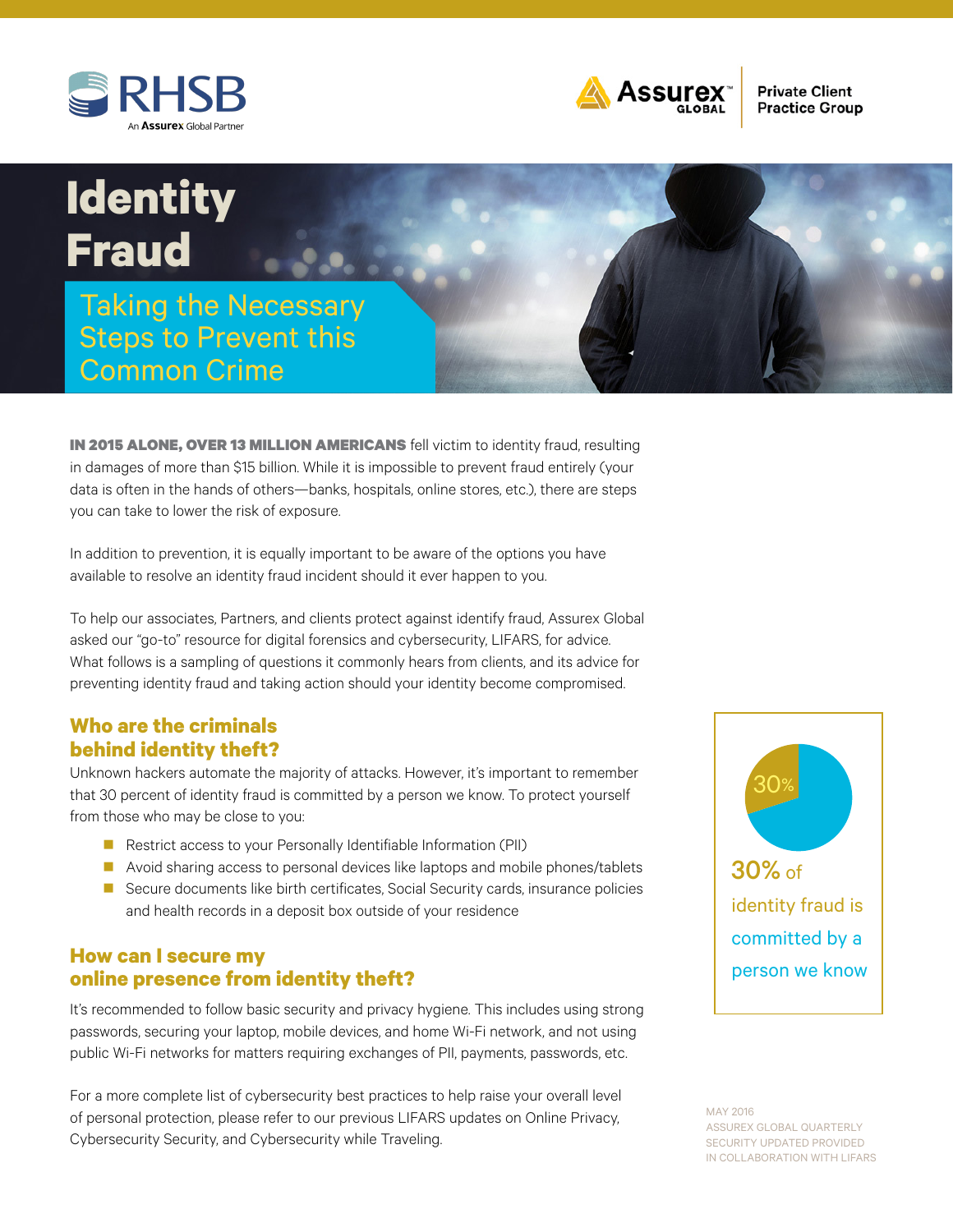## **Should I monitor my credit to prevent fraud?**

**No.** Experts agree that credit monitoring may not be the best way to monitor your credit file and prevent fraud. Instead, it's recommended to take advantage of a Credit Freeze and Fraud Alerts—both of which are designed to prevent fraud.

**A Credit Freeze** prevents the opening of new credit lines and "freezes" your credit file. This tactic will prevent any access to your credit files, even for background checks. To open a new line, the account needs to be "thawed."

**Fraud Alerts** will notify you if there are new lines of credit opened in your name. They will also request the credit issuer to verify the applicant prior to opening the account. They are available in 90 day or 7 year increments.

# **A company notified me that their data has been breached—what should I do?**

Data breach notifications must be taken seriously; statistically, victims of a breach are 10 times more likely to have their identity stolen than non-victims. In most cases, the criminals do not get the complete set of information needed to commit fraud, and they often use phishing campaigns—by email or by phone—to obtain the missing information.

If you are a victim of a data breach, remain vigilant and scrutinize every email and phone call relating to the breach. If you're unsure of a communication's authenticity, call the company in question at the number provided on their website. If available, opt-in to any free notifications.

Victims of a breach are 10 times more likely to have their identity stolen than non-victims.

MAY 2016 ASSUREX GLOBAL QUARTERLY SECURITY UPDATED PROVIDED IN COLLABORATION WITH LIFARS